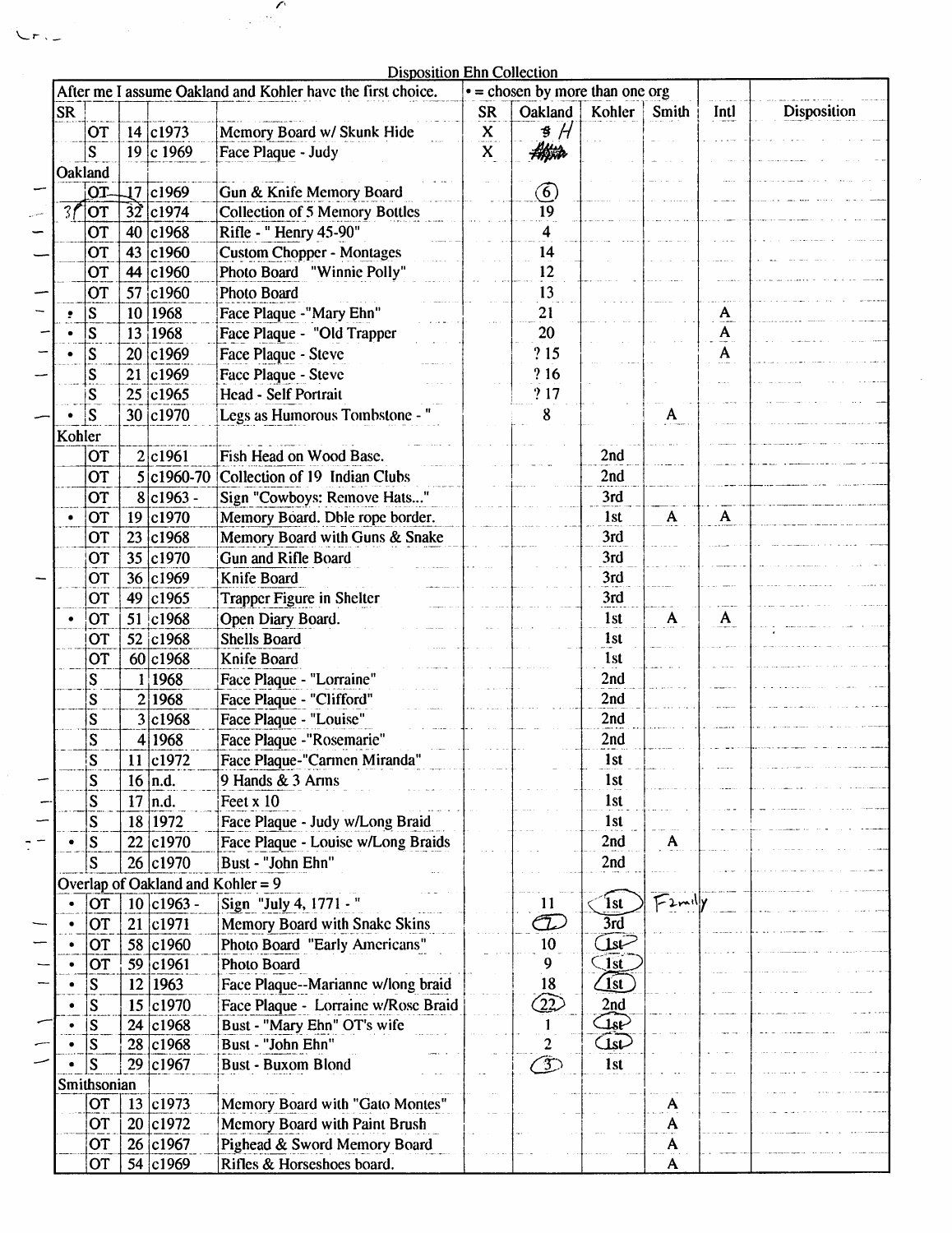## **EHN FAMILY TRUST - Disposition**

 $\sim$ 

 $\overline{\phantom{a}}$ 

|   |                         |                         |                |                                                                       | <b>SR</b>               | Oakland                              | Kohler                    |
|---|-------------------------|-------------------------|----------------|-----------------------------------------------------------------------|-------------------------|--------------------------------------|---------------------------|
| ۰ | OT                      | 14                      | c1973          | Memory Board w/ Skunk Hide                                            | X                       |                                      |                           |
|   | S                       | 19                      | c 1969         | Face Plaque - Judy                                                    | $\overline{\mathbf{x}}$ |                                      |                           |
|   |                         |                         |                |                                                                       | $\frac{2}{\pi}$         |                                      |                           |
|   | <b>OT</b>               | 17                      | c1969          | Gun & Knife Memory Board                                              |                         | ✓<br>$\mathbf x$                     |                           |
|   | $\overline{\text{OT}}$  | $\overline{21}$         | c1971          | Memory Board with Snake Skins                                         |                         | $\overline{\mathbf{x}}$<br>$\sqrt{}$ |                           |
|   | <b>OT</b>               | 32                      | c1974          | <b>Collection of 5 Memory Bottles</b>                                 |                         |                                      |                           |
|   | <b>OT</b>               | 40                      | c1968          | Rifle - " Henry 45-90"                                                |                         | $\frac{X}{X}$                        |                           |
|   | <b>OT</b>               | 43                      | c1960          | <b>Custom Chopper - Montages</b>                                      |                         |                                      |                           |
|   | OT                      | 44                      | c1960          | Photo Board "Winnie Polly"                                            |                         | $rac{X}{X}$                          |                           |
|   | <b>OT</b>               | 57                      | c1960          | Photo Board                                                           |                         |                                      |                           |
|   | S                       | 10                      | 1968           | Face Plaque -"Mary Ehn"                                               |                         | $\mathbf{x}$ $\checkmark$            |                           |
|   | $\mathbf S$             | 13                      | 1968           | Face Plaque - "Old Trapper                                            |                         | $\mathbf{X}\not\subset$              |                           |
|   | $\overline{\mathbf{S}}$ | 15                      | c1970          | Face Plaque - Lorraine w/Rose Braid                                   |                         | $\mathbf{x}$                         |                           |
|   | $\overline{\mathbf{S}}$ | 20                      | c1969          | Face Plaque - Steve                                                   |                         | $\mathbf{x}$ $\checkmark$            |                           |
|   | $\mathbf S$             | 21                      | c1969          | Face Plaque - Steve                                                   |                         | $X \vee$                             |                           |
|   | S                       | $-25-$                  | $c1965-$       | Head - Self Portrait                                                  |                         | $-X -$                               |                           |
|   | S                       | 29                      | c1967          | <b>Bust - Buxom Blond</b>                                             |                         | $X \checkmark$                       |                           |
|   | S                       | 30                      | c1970          | Legs as Humorous Tombstone -                                          |                         | $\mathbf X$                          |                           |
|   |                         |                         |                |                                                                       |                         | 15                                   |                           |
|   | OT                      | $\overline{\mathbf{c}}$ | c1961          | Fish Head on Wood Base.                                               |                         |                                      | X                         |
|   | OT                      | 5                       | c1960-70       | Collection of 19 Indian Clubs                                         |                         |                                      | X                         |
|   | <b>OT</b>               | 8                       | c1963 -        | Sign "Cowboys: Remove Hats"                                           |                         |                                      | $\mathbf x$               |
|   | OT                      | 10                      | c1963 -        | Sign "July 4, 1771 - "                                                |                         |                                      | X                         |
|   | <b>OT</b>               | 19                      | c1970          | Memory Board. Dble rope border.                                       |                         |                                      | $\mathbf X$               |
|   | OT                      | 23                      | c1968          | Memory Board with Guns & Snake                                        |                         |                                      | X                         |
|   | <b>OT</b>               | 35                      | c1970          | Gun and Rifle Board                                                   |                         |                                      | $\boldsymbol{\mathsf{X}}$ |
|   | OT                      | 36                      | c1969          | Knife Board                                                           |                         |                                      | X                         |
|   | <b>OT</b>               | 49                      | c1965          | <b>Trapper Figure in Shelter</b>                                      |                         |                                      | $\mathbf x$               |
|   | OT                      | 51                      | c1968          | Open Diary Board.                                                     |                         |                                      | $\mathbf x$               |
|   | <b>OT</b>               | 52                      | c1968          | <b>Shells Board</b>                                                   |                         |                                      | X                         |
| ۰ | OT                      | 58                      | c1960          | Photo Board "Early Americans"                                         |                         |                                      | $\mathbf x$               |
|   | <b>OT</b>               | 59                      | c1961          | Photo Board                                                           |                         |                                      | X                         |
|   | OT                      | 60                      | c1968          | Knife Board                                                           |                         |                                      | X                         |
|   | $\mathbf S$             | 1                       | 1968           | Face Plaque - "Lorraine"                                              |                         |                                      | $\overline{\mathbf{X}}$   |
|   | S                       | $\overline{c}$          | 1968           | Face Plaque - "Clifford"                                              |                         |                                      | X                         |
|   | S                       | 3                       | c1968          | Face Plaque - "Louise"                                                |                         |                                      | X                         |
|   | S                       | $\overline{\mathbf{4}}$ | 1968           | Face Plaque -"Rosemarie"                                              |                         |                                      | X                         |
|   | S                       | 11                      | c1972          | Face Plaque-"Carmen Miranda"                                          |                         |                                      | $\mathbf X$               |
|   | S                       | 12                      | 1963           | Face Plaque--Marianne w/long braid                                    |                         |                                      | X                         |
| ٥ | S                       | 16                      | n.d.           | 9 Hands & 3 Arms                                                      |                         |                                      | X<br>X                    |
| ٥ | $\mathbf S$<br>S        | 17                      | n.d.<br>1972   | Feet x 10                                                             |                         |                                      | X                         |
| œ | ${\bf S}$               | 18<br>22                |                | Face Plaque - Judy w/Long Braid<br>Face Plaque - Louise w/Long Braids |                         |                                      | X                         |
| Ф | S                       | 24                      | c1970<br>c1968 | Bust - "Mary Ehn" OT's wife                                           |                         |                                      | $\mathbf x$               |
|   | ${\bf S}$               | 26                      | c1970          | Bust - "John Ehn"                                                     |                         |                                      | X                         |
| ø | S                       | 28                      | c1968          | Bust - "John Ehn"                                                     |                         |                                      | X                         |
|   |                         |                         |                |                                                                       |                         |                                      | 27                        |
|   |                         |                         |                |                                                                       |                         |                                      |                           |
|   |                         |                         |                |                                                                       |                         |                                      |                           |
|   |                         |                         |                |                                                                       |                         |                                      |                           |
|   |                         |                         |                |                                                                       |                         |                                      |                           |
|   |                         |                         |                |                                                                       |                         |                                      |                           |
|   |                         |                         |                |                                                                       |                         |                                      |                           |